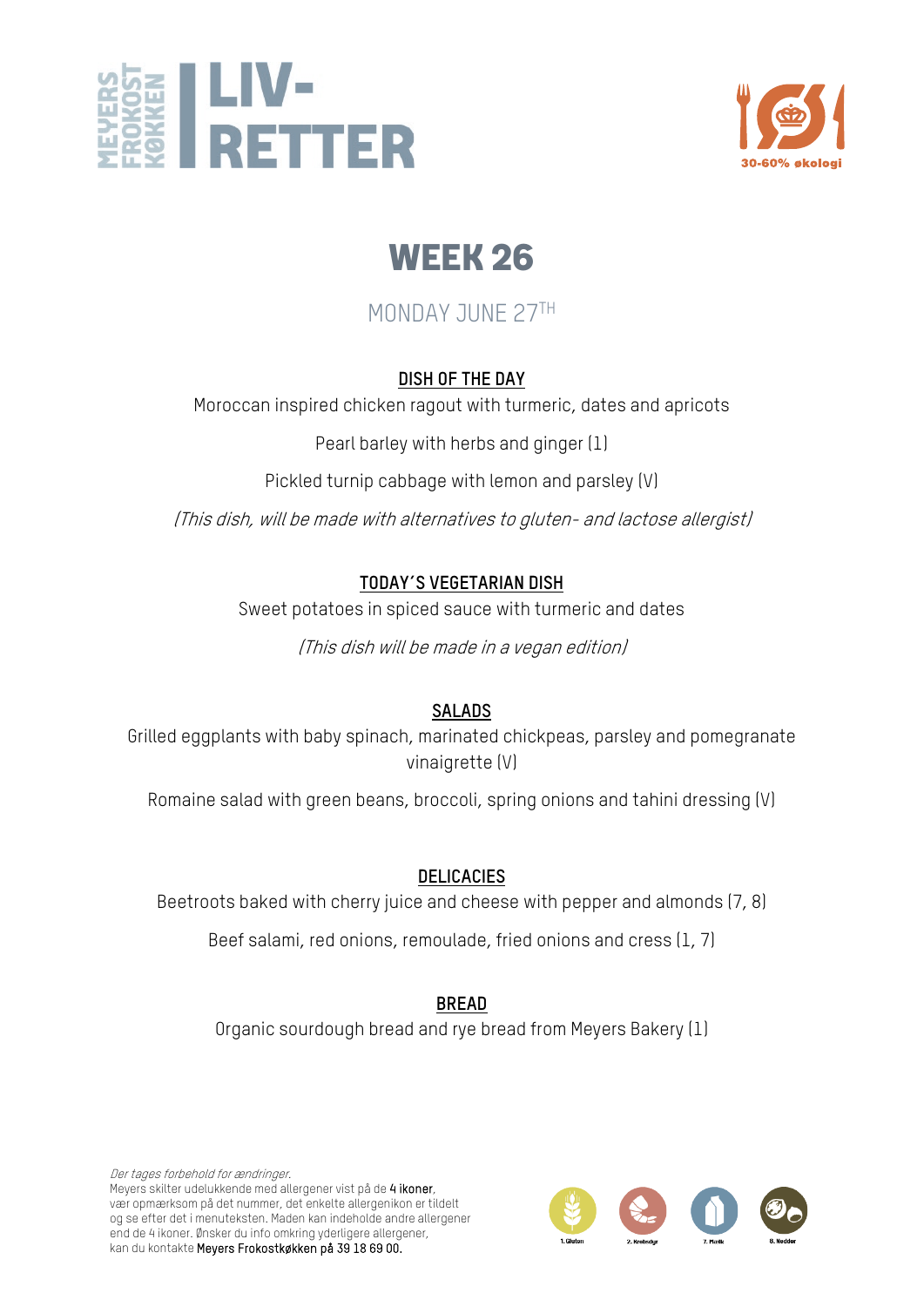



TUESDAY JUNE 28TH

## **DISH OF THE DAY**

Pork roast sandwich with crispy pork rinds Pickled red cabbage and freshly chopped red cabbage (V)

Sourdough bun (1)

Pickled cucumbers and dijoonaise

(This dish, will be made with alternatives to gluten- and lactose allergist)

## **TODAYS VEGETARIAN DISH**

Organic celeriac patty with smoked bay leaves salt. Served with sourdough bun (1)

(This dish will be made in a vegan edition)

## **SALADS**

Pearl barley and endive with salad cheese, chervil, cucumber and toasted hazelnuts (1, 7, 8)

Crudité of radishes and carrots with lemon, parsley and lettuce (V)

## **DELICACIES**

Roasted chicken with basil mayo, pickled red onions and tomatoes

Wiener salad of pork, potatoes, chives, cucumber and chervil (7)

## **BREAD**

Organic sourdough bread and rye bread from Meyers Bakery (1)

Der tages forbehold for ændringer. Meyers skilter udelukkende med allergener vist på de 4 ikoner, vær opmærksom på det nummer, det enkelte allergenikon er tildelt og se efter det i menuteksten. Maden kan indeholde andre allergener end de 4 ikoner. Ønsker du info omkring yderligere allergener, kan du kontakte Meyers Frokostkøkken på 39 18 69 00.

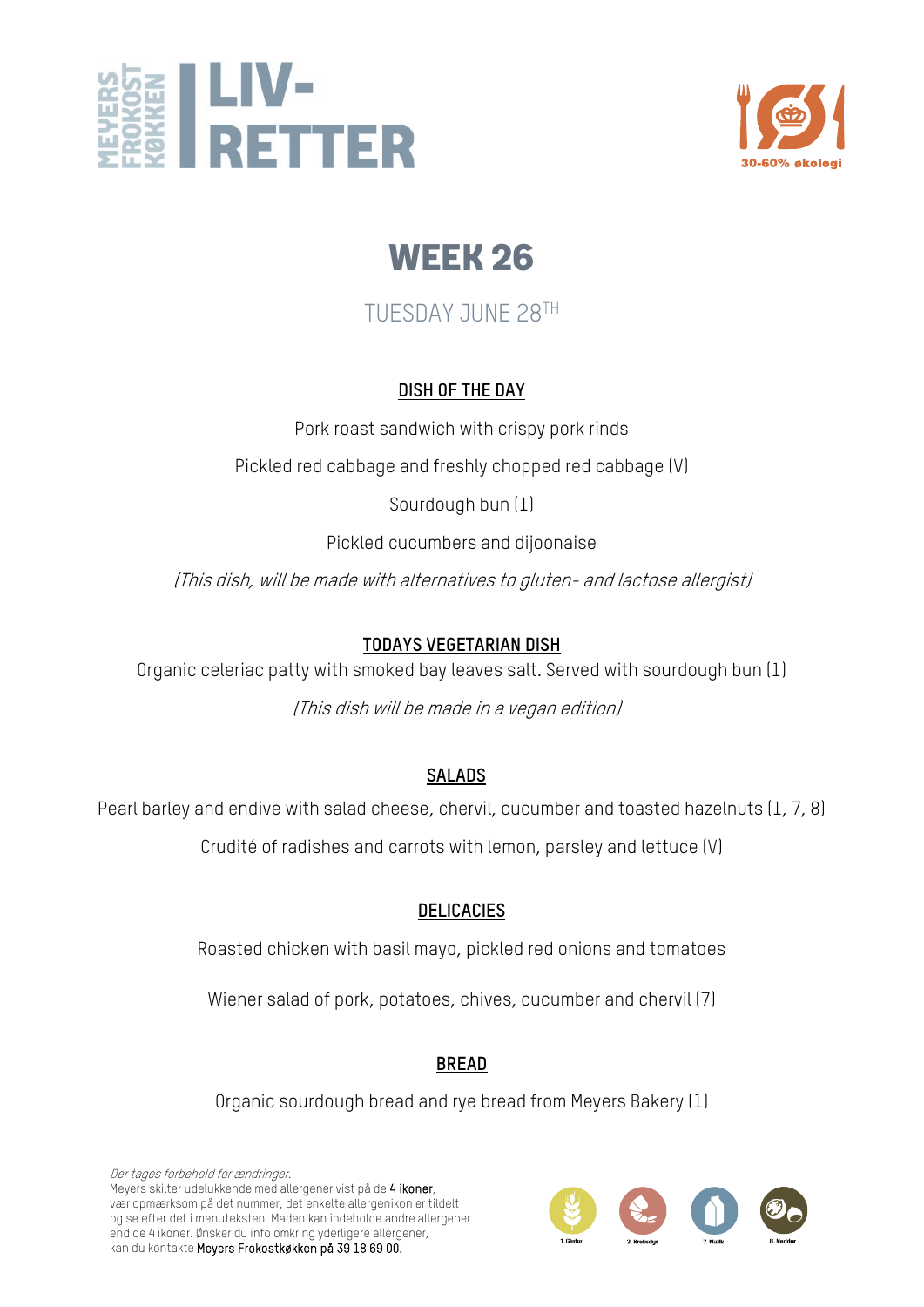



## WEDNESDAY JUNE 29TH

## **DISH OF THE DAY**

Turkey in red curry with ginger and squash

Brown rice with fried onions (V)

Salsa with tomato, pickled jalapeños, lime and cilantro (V)

(This dish, will be made with alternatives to gluten- and lactose allergist)

## **TODAY´S VEGETARIAN DISH**

Lentil stew with mushrooms, parsley, spinach and baked garlic (V)

(This dish will be made in a vegan edition)

## **SALADS**

Raw salad of carrots, toasted sunflower seeds and sultana raisins (V)

Potatoes with red salads and apple-vinaigrette (V)

**DELICACIES**

Fish cakes with capers, dill and crème fraiche (1, 7)

Smoked vegetables with hummus (V)

## **BREAD**

Organic rye bread from Meyers Bakery (1)

## **TODAY´S SHOT**

Cranberries, carrot, beetroot and apple

Der tages forbehold for ændringer. Meyers skilter udelukkende med allergener vist på de 4 ikoner, vær opmærksom på det nummer, det enkelte allergenikon er tildelt og se efter det i menuteksten. Maden kan indeholde andre allergener end de 4 ikoner. Ønsker du info omkring yderligere allergener, kan du kontakte Meyers Frokostkøkken på 39 18 69 00.

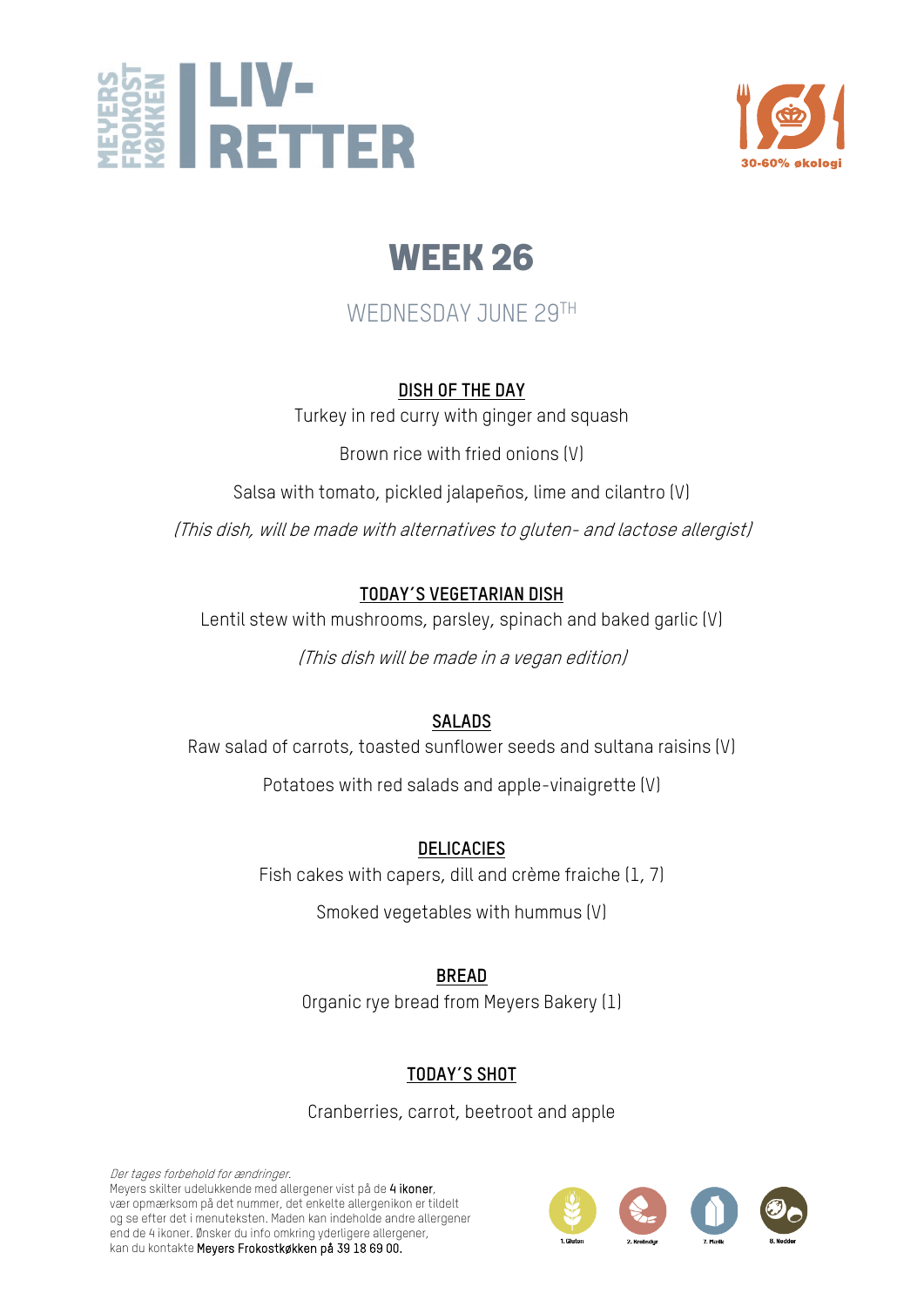



## THURSDAY JUNE 30TH

### **DISH OF THE DAY**

Fish cakes of cod and salmon with dill – 2 pr. Person (7)

Boiled potatoes with kale (V)

Tartare sauce and lemon (7)

(This dish, will be made with alternatives to gluten- and lactose allergist)

## **TODAY´S VEGETARIAN DISH**

Nordic falafels with mushrooms, split peas, mild chili and apple (V)

(This dish will be made in a vegan edition)

## **SALADS**

Baked fennel with tarragon, parsley, lentils, fresh pear and pear dressing (V)

Crispy salad of beans, tomatoes, cucumber and oregano (V)

### **DELICACIES**

Turkey pastrami with spiced tomato chutney and horseradish

Egg salad of organic eggs, curry, skyr, parsley and pickled turnip cabbage (7)

**BREAD**

Organic sourdough bread and rye bread from Meyers Bakery (1)

## **TODAY´S CAKE**

Fragilité with chocolate (1, 7, 8)

Der tages forbehold for ændringer. Meyers skilter udelukkende med allergener vist på de 4 ikoner, vær opmærksom på det nummer, det enkelte allergenikon er tildelt og se efter det i menuteksten. Maden kan indeholde andre allergener end de 4 ikoner. Ønsker du info omkring yderligere allergener, kan du kontakte Meyers Frokostkøkken på 39 18 69 00.